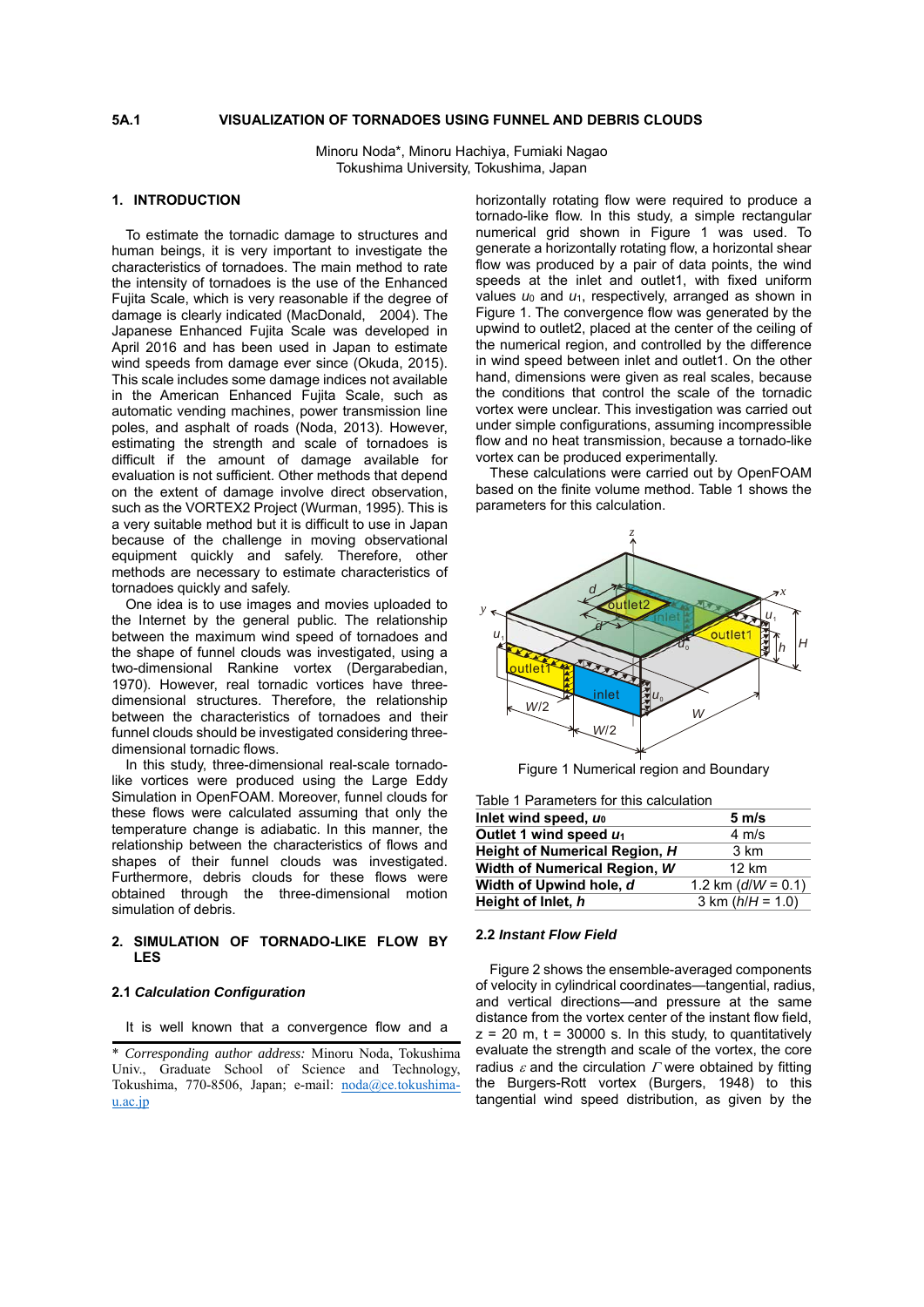following formula:



Figure 2 Distributions of the wind velocity components and the pressure along the radius direction at *z* = 20 m

## **2.3** *Unsteadiness of Flow Field*

Figure 3 indicates the time histories of the core radius, circulation, and maximum tangential velocity given by the Burgers-Rott vortex distribution at the *z* = 20 m horizontal plane. The flow is unsteady, so the averaged values of the vortex parameters over *dt* = 1000 s were calculated at each height.



Figure 3 Time history of vortex parameters at  $z = 20$  m

#### **2.4** *Vertical Distribution of the Time-Averaged Flow Field*

Figure 4 indicates vertical distributions of vortex parameters averaged over a span of 1000 s. The green lines and red lines indicate the average value and width of the standard deviation, respectively.

The figure indicates that the core radius and circulation increase with altitude, but the maximum tangential wind speed remains nearly constant near the ground. This flow field was used in the visualization of tornado by funnel cloud, which is discussed below.



Figure 4 Vertical distributions of vortex parameters averaged over *dt* = 1000 s

# **3. VISUALIZATION OF TORNADO-LIKE FLOW BY FUNNEL CLOUD**

### **3.1** *Definition of Funnel Cloud*

To investigate the relationship between the shapes of funnel clouds and the flow fields in this study, the funnel cloud was defined as the saturated water vapor surface. Assuming adiabatic change and<br>incompressible flow, Teten's formula gives the Teten's formula gives the saturated water vapor surface, as follows:

$$
\frac{a_{s0}}{a_s} = \frac{T + 273.15}{T_0 + 273.15} \times 10^{\frac{7.5T_0}{T_0 + 237.3} - \frac{7.5T}{T + 237.3}} \times RH \ge 1
$$
 (2)

where  $a_{s0}$  is a water vapor amount at the reference point. *a*s is the saturated water vapor amount at the surface.  $T$  is the temperature at the surface and  $T_0$  and *RH* are the temperature and the relative humidity at the reference point, respectively. These formulas indicate that the funnel cloud is controlled by the temperature and relative humidity. Moreover, the temperature is controlled by pressure field as described by the following formula:

$$
T = T_0 + \frac{P_f - P_0}{C_p \rho} - \Gamma_d (z - z_0)
$$
 (3)

where  $P_f$  is the pressure for tornado-like flow,  $P_0$  is the reference pressure, *Cp* is the specific heat at constant pressure, and  $\Gamma_d$  is the dry adiabatic lapse rate. Therefore, as demonstrated, the funnel cloud is controlled by the pressure field and the relative humidity.

To construct the pressure field *p*target, for the target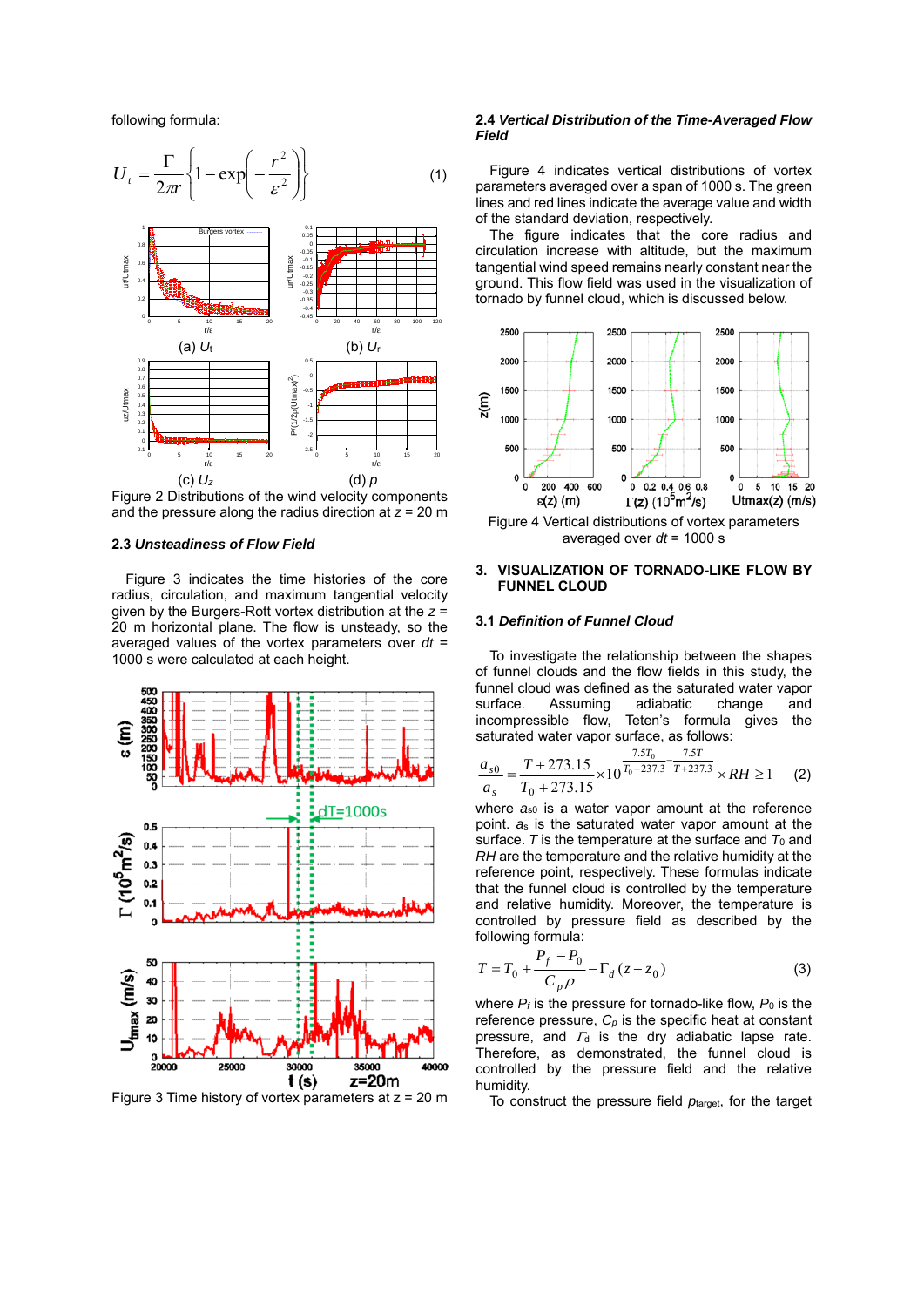maximum tangential wind speed *U*tmax,target, the pressure of the tornado-like flow was modified to obtain the pressure field for an arbitrary maximum tangential wind speed, using the following formula:

$$
p_{\text{target}} = \left(\frac{U_{t \max, \text{target}}}{U_{t \max, \text{original}}}\right)^2 p_{\text{original}}
$$
 (4)

where *U*tmax,orginal and *p*original are the maximum tangential velocity and the pressure of the original flow field, respectively, produced by the calculation shown in the previous section.

 Figure 5 shows an example of a funnel cloud produced under the condition of *U*tmax = 105 m/s and  $RH = 60$  % by this method.



Figure 5 An example of funnel cloud produced by the method described in section 3.1 (*U*tmax = 105 m/s, *RH*  $= 60 \%$ 

#### **3.2** *Effects of Relative Humidity*

Figure 6 indicates how the shape of the funnel cloud changes by adjusting the relative humidity from 30 % to 70 % with a constant maximum tangential wind speed,  $U_{\text{max}}$  = 105 m/s. It is evident that the funnel cloud moves almost in parallel as the relative humidity is changed.



Figure 6 Effect of relative humidity on the shape of funnel cloud ( $U_{\text{tmax}}$  = 105 m/s)

#### **3.3** *Effects of Maximum Tangential Wind Speed*

Figure 7 shows the relation between the shape of funnel cloud and the maximum tangential wind speed, assuming a constant relative humidity, *RH* = 60 %. This figure indicates that the funnel cloud stretches as the maximum tangential wind speed is decreased.



Figure 7 Effect of maximum tangential wind speed on the shape of funnel cloud

# **4. VISUALIZATION OF TORNADO-LIKE FLOW BY DEBRIS**

# **4.1** *Equation of 3DOF motion of Debris*

In this study, it was assumed that the debris motion occurred only due to the drag forces. Therefore, the three-degrees-of-freedom equation of motion was used as shown below:

$$
m\ddot{\mathbf{x}} = \frac{1}{2} \rho |\mathbf{U}(\mathbf{x}) - \dot{\mathbf{x}}| (\mathbf{U}(\mathbf{x}) - \dot{\mathbf{x}}) C_D A + mg
$$
 (5)

where *m* is the mass of debris, **x** is the vector of spatial coordinates of debris,  $\rho$  is the air density,  $U(x)$  is the wind speed vector at **x**,  $C_D$  is the drag coefficient, A represents the area of debris, and **g** is the gravity acceleration vector. By normalizing this equation with the representative wind speed and gravity acceleration, the non-dimensional motion can be written as follows:

$$
\ddot{\mathbf{x}}_{*} = C_{D} T a \left| \mathbf{U}_{*}(\mathbf{x}_{*}) - \dot{\mathbf{x}}_{*} \right| \left( \mathbf{U}_{*}(\mathbf{x}_{*}) - \dot{\mathbf{x}}_{*} \right) + \mathbf{g}_{*} \tag{5}
$$

where Ta is the Tachikawa number, defined as the ratio of the aerodynamic force to the gravity force (Tachikawa, 1983). The index \* indicates nondimensional values. This equation indicates that nondimensional motion is controlled by two parameters, the drag force coefficient, and the Tachikawa number.

In this study,  $C_D$  was set at 0.6 for a sphere, and the Tachikawa number *Ta* was adjusted to a range of values, from 1.6 to 2200, assuming different kinds of debris, such as Japanese roofing tile, solar panel, metal drum, pebble, and dust. Debris, with an initial vertical speed of 40 m/s, were launched randomly at 10000 shots per second from the ground, whose area was 500 m by 500 m, and the center was placed at the center of the tornado-like vortex.

#### **4.2** *Results of Motion Simulation of Debris*

Figure 8 shows the debris cloud obtained for each *Ta*. The figure indicates that the flight distance and reachable altitude of debris increase with increasing Tachikawa number. This simulation was carried out for unsteady flow, so an investigation of the behavior of flying debris is necessary, taking into account this level of unsteadiness.

### **5. CONCLUSIONS**

In this study, the following conclusions were obtained:

1) A field of tornado-like flow was generated numerically by a very simple numerical grid and set of boundary conditions, thus reproducing the